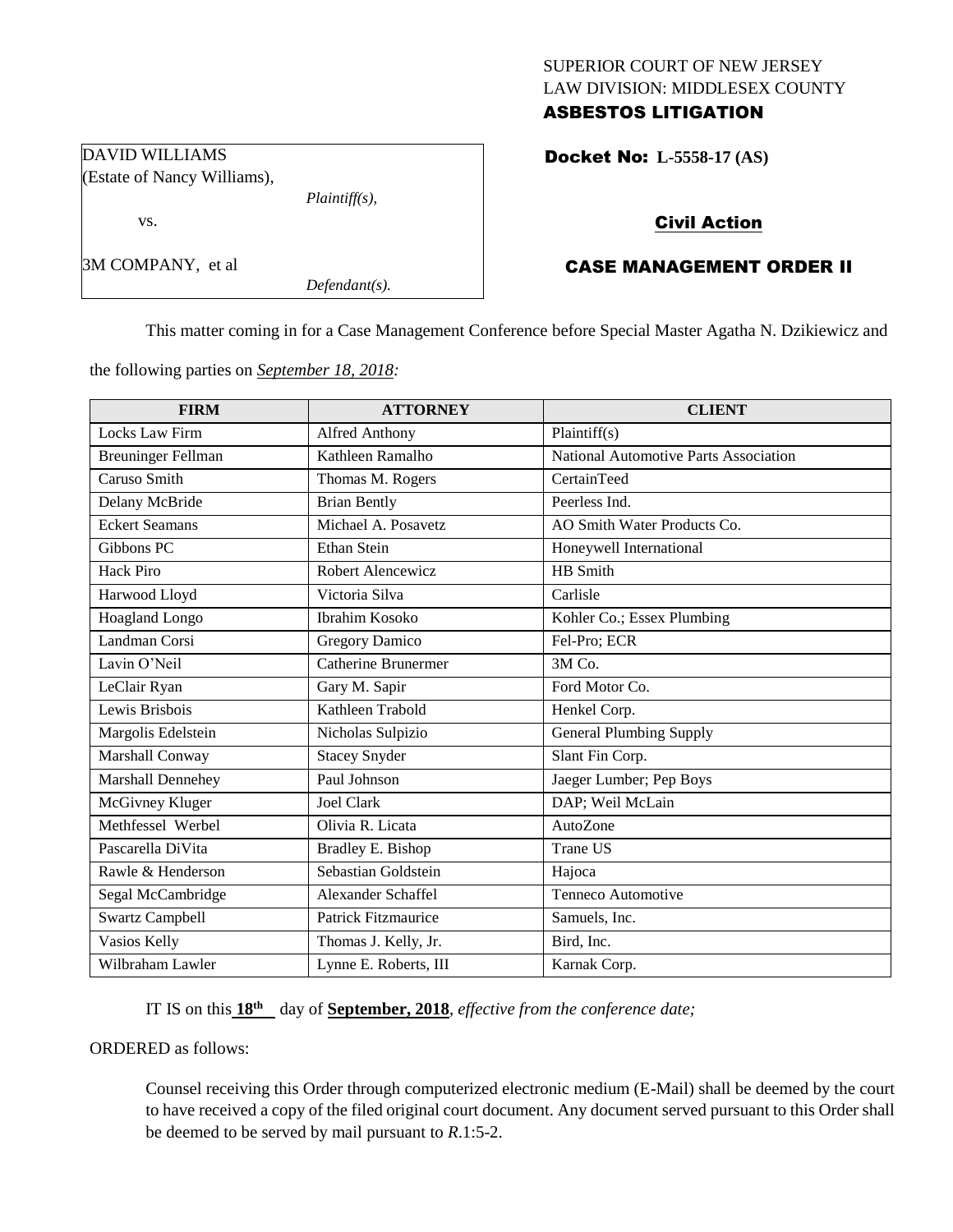# **DISCOVERY**

- November 14, 2018 Fact discovery, including depositions, shall be completed by this date. Plaintiff's counsel shall contact the Special Master within one week of this deadline if all fact discovery is not completed.
- November 14, 2018 Depositions of corporate representatives shall be completed by this date.

#### **EARLY SETTLEMENT**

January 4, 2019 Settlement demands shall be served on all counsel and the Special Master by this date.

### **SUMMARY JUDGMENT MOTION PRACTICE**

- January 4, 2019 Plaintiff's counsel shall advise, in writing, of intent not to oppose motions by this date.
- January 18, 2019 Summary judgment motions shall be filed no later than this date.
- February 15, 2019 Last return date for summary judgment motions.

#### **MEDICAL DEFENSE**

- October 19, 2018 Plaintiff shall serve executed medical authorizations by this date.
- December 19, 2018 Plaintiff shall serve medical expert reports by this date.
- April 5, 2019 Defendants shall identify its medical experts and serve medical reports, if any, by this date. In addition, defendants shall notify plaintiff's counsel (as well as all counsel of record) of a joinder in an expert medical defense by this date.

# **LIABILITY EXPERT REPORTS**

- December 19, 2018 Plaintiff shall identify its liability experts and serve liability expert reports or a certified expert statement by this date or waive any opportunity to rely on liability expert testimony.
- April 5, 2019 Defendants shall identify its liability experts and serve liability expert reports, if any, by this date or waive any opportunity to rely on liability expert testimony.

#### **ECONOMIST EXPERT REPORTS**

- December 19, 2018 Plaintiff shall identify its expert economists and serve expert economist report(s), if any, by this date or waive any opportunity to rely on economic expert testimony.
- April 5, 2019 Defendants shall identify its expert economists and serve expert economist report(s), if any, by this date or waive any opportunity to rely on economic expert testimony.

#### **EXPERT DEPOSITIONS**

April 30, 2019 Expert depositions shall be completed by this date. To the extent that plaintiff and defendant generic experts have been deposed before, the parties seeking that deposition in this case must file an application before the Special Master and demonstrate the necessity for that deposition.

 $\_$  ,  $\_$  ,  $\_$  ,  $\_$  ,  $\_$  ,  $\_$  ,  $\_$  ,  $\_$  ,  $\_$  ,  $\_$  ,  $\_$  ,  $\_$  ,  $\_$  ,  $\_$  ,  $\_$  ,  $\_$  ,  $\_$  ,  $\_$  ,  $\_$  ,  $\_$  ,  $\_$  ,  $\_$  ,  $\_$  ,  $\_$  ,  $\_$  ,  $\_$  ,  $\_$  ,  $\_$  ,  $\_$  ,  $\_$  ,  $\_$  ,  $\_$  ,  $\_$  ,  $\_$  ,  $\_$  ,  $\_$  ,  $\_$  ,